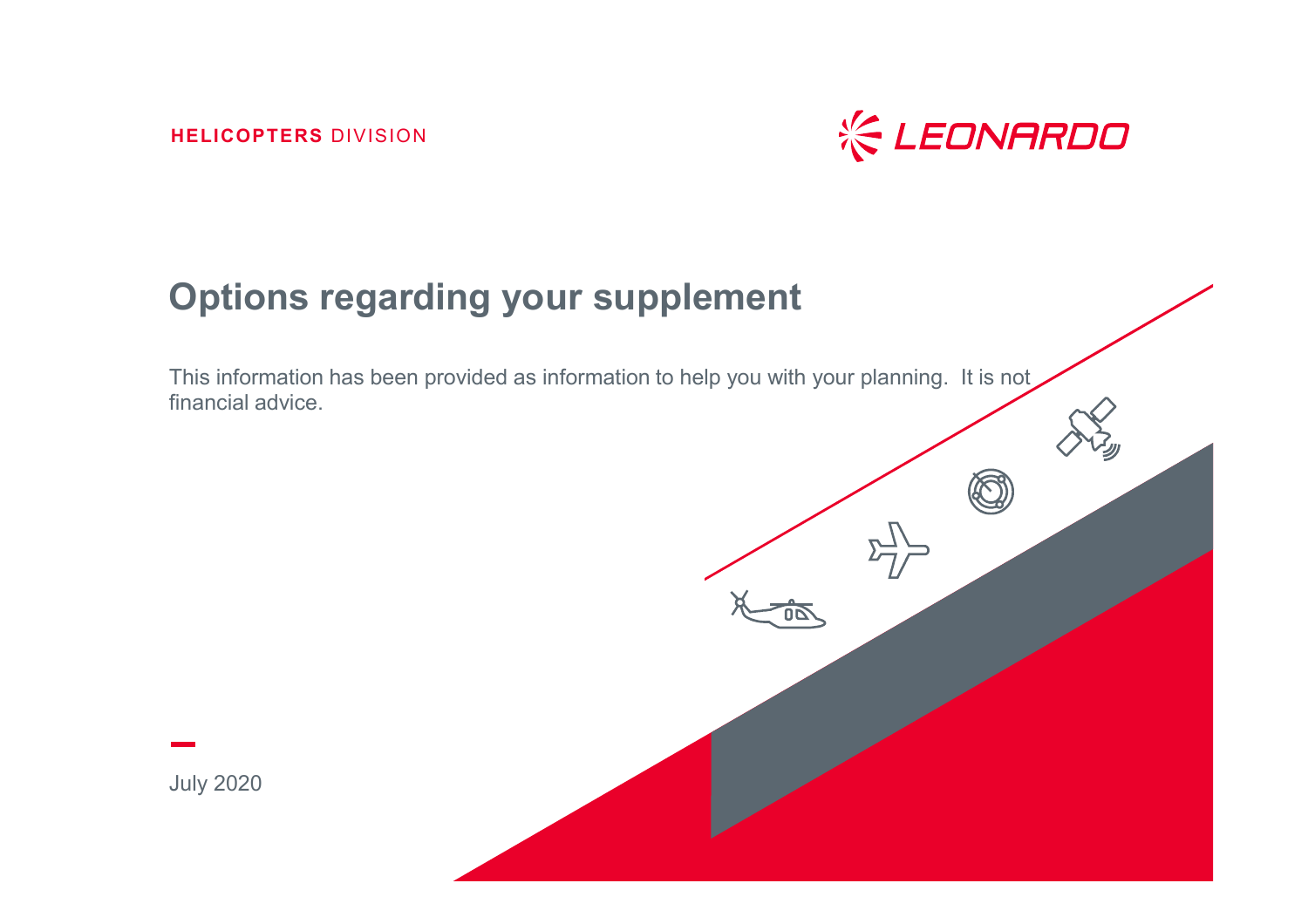

# **Your Supplement**

- • The supplement was set up to bridge the gap from retiring at age 60 until you receive your State pension at your State Pension Age (see slide 4).
- • In recent years there have been a number of changes to the State Pension and the Scheme's retirement age so the supplement is no longer appropriate. Therefore you stopped accruing supplement from 5th April 2012 onwards.
- •Any supplement you accrued prior to 5<sup>th</sup> April 2012 remains.
- $\bullet$  The Scheme provides two options regarding your supplement to give you some flexibility around how your benefits are paid if you retire after age 60 and before your State Pension Age:-
	- The option to give up some of your lifetime pension for extra supplement (only available if you retire more than 12 months before your State Pension Age); or
	- –The option to give up your supplement for extra lifetime pension.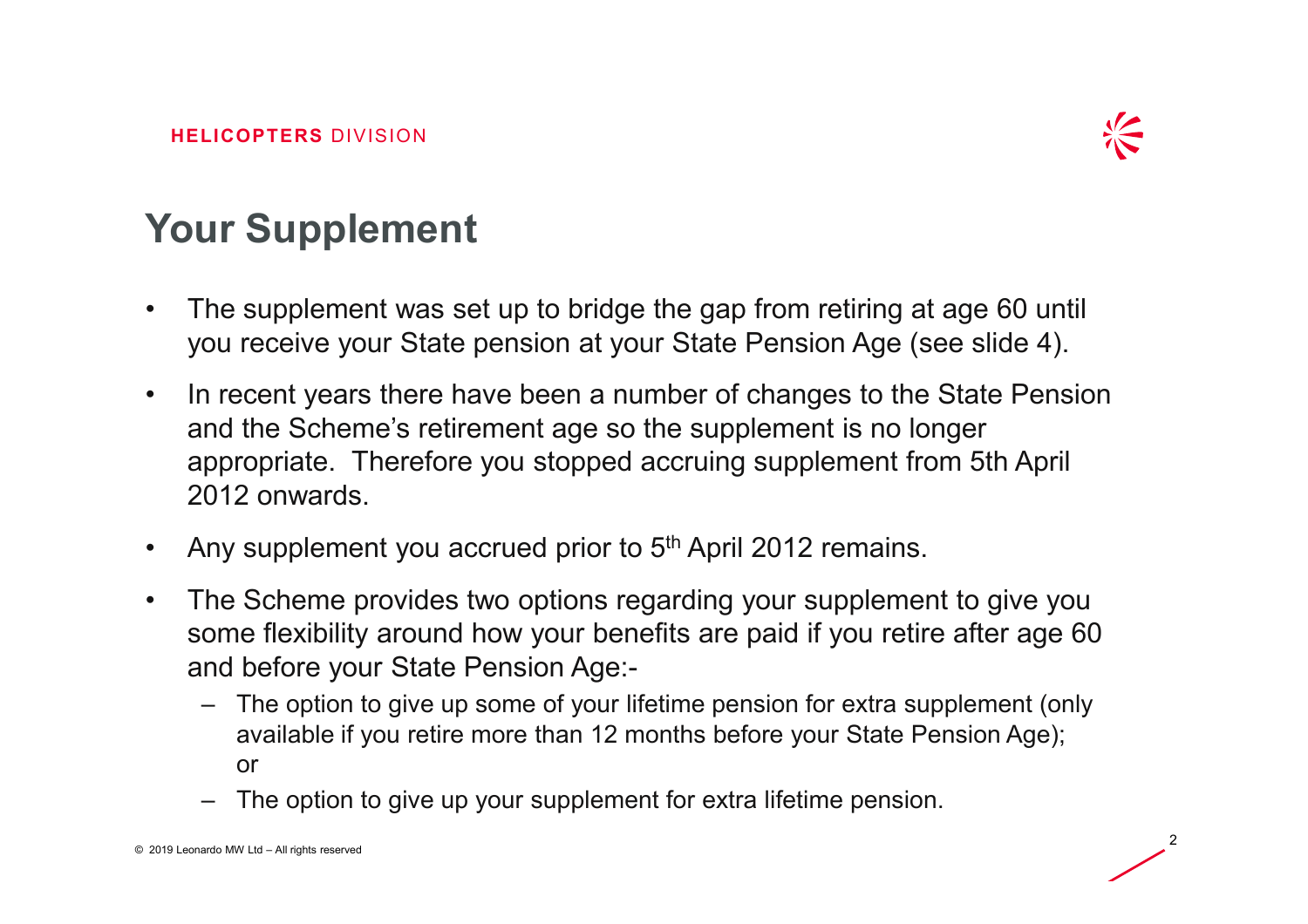

#### **How your supplement is paid**

- $\bullet$  Retirement before age 60
	- If you take your pension before age 60 the supplement is spread across<br>——————————————————— your whole retirement.



If you retire before age 60 you do not have any supplement options, your supplement will be paid as a lifetime pension.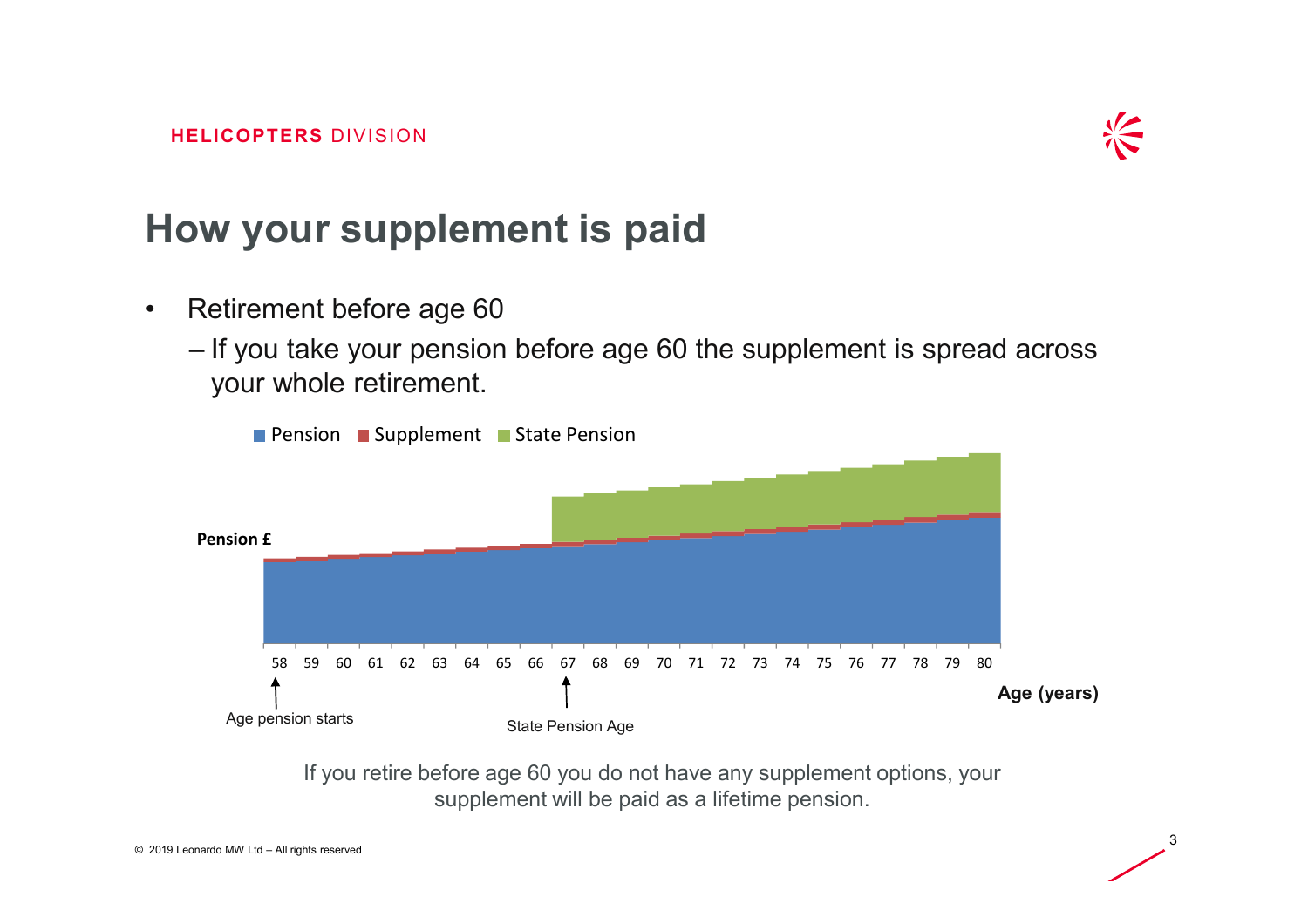

### **How your supplement is paid**

- $\bullet$  Retirement between age 60 and State Pension Age
	- If you take your pension at age 60 or after, the supplement is paid until your State Pension Age.



Please note that State Pension Age varies depending upon your date of birth.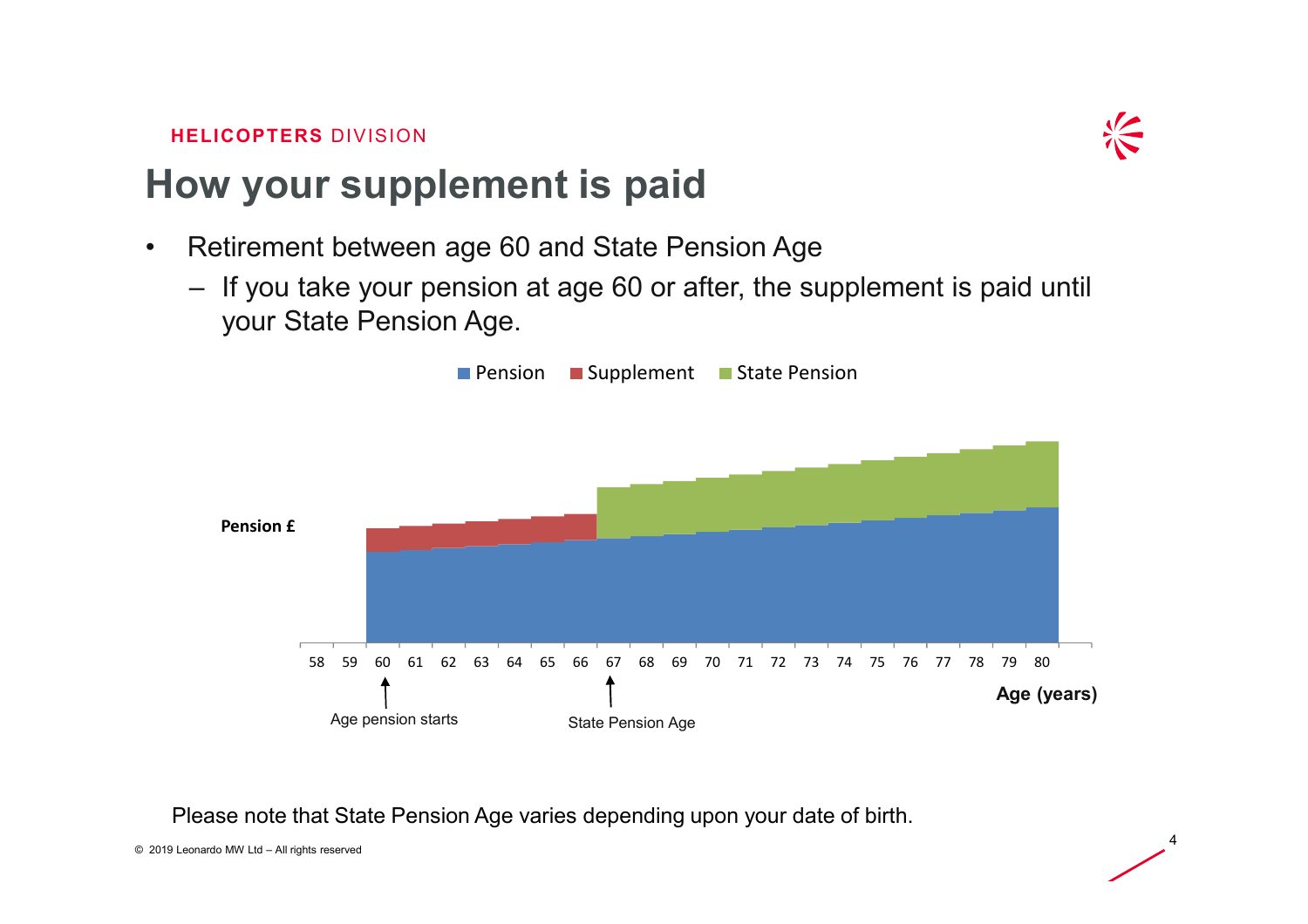

#### **How your supplement is paid**

- • Retirement after State Pension Age
	- If you take your pension after your State Pension Age, you will not get a supplement.

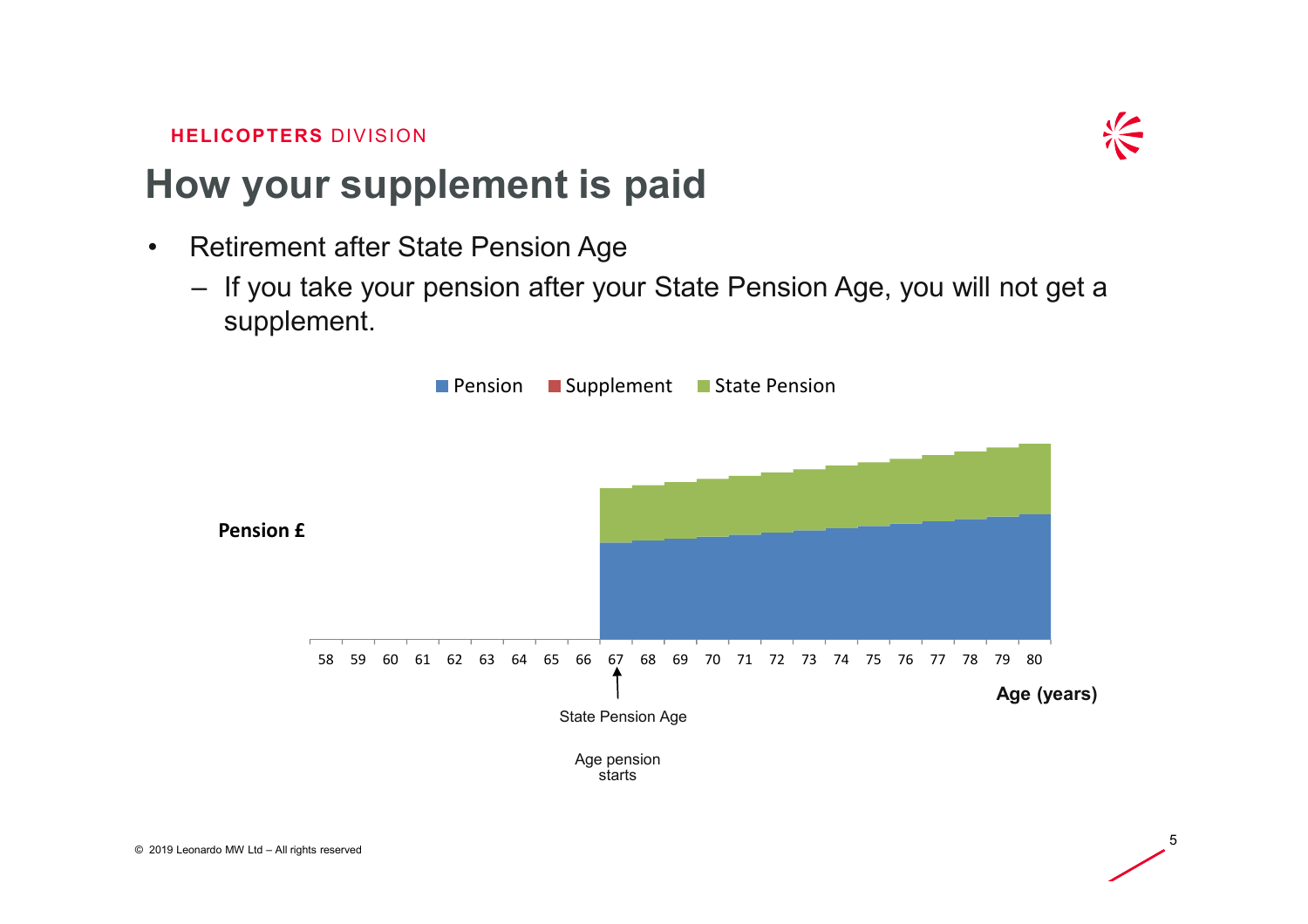

## **Supplement Options**

- $\bullet$  If you retire after age 60 and before your State Pension Age you have two options regarding your supplement:
	- $\mathcal{L}_{\mathcal{A}}$  , and the set of  $\mathcal{L}_{\mathcal{A}}$  Option 1 - You can give up some of your lifetime pension for extra supplement

 $\mathcal{L}_{\mathcal{A}}$ Or

– Option 2 - You can give up your supplement for extra lifetime pension

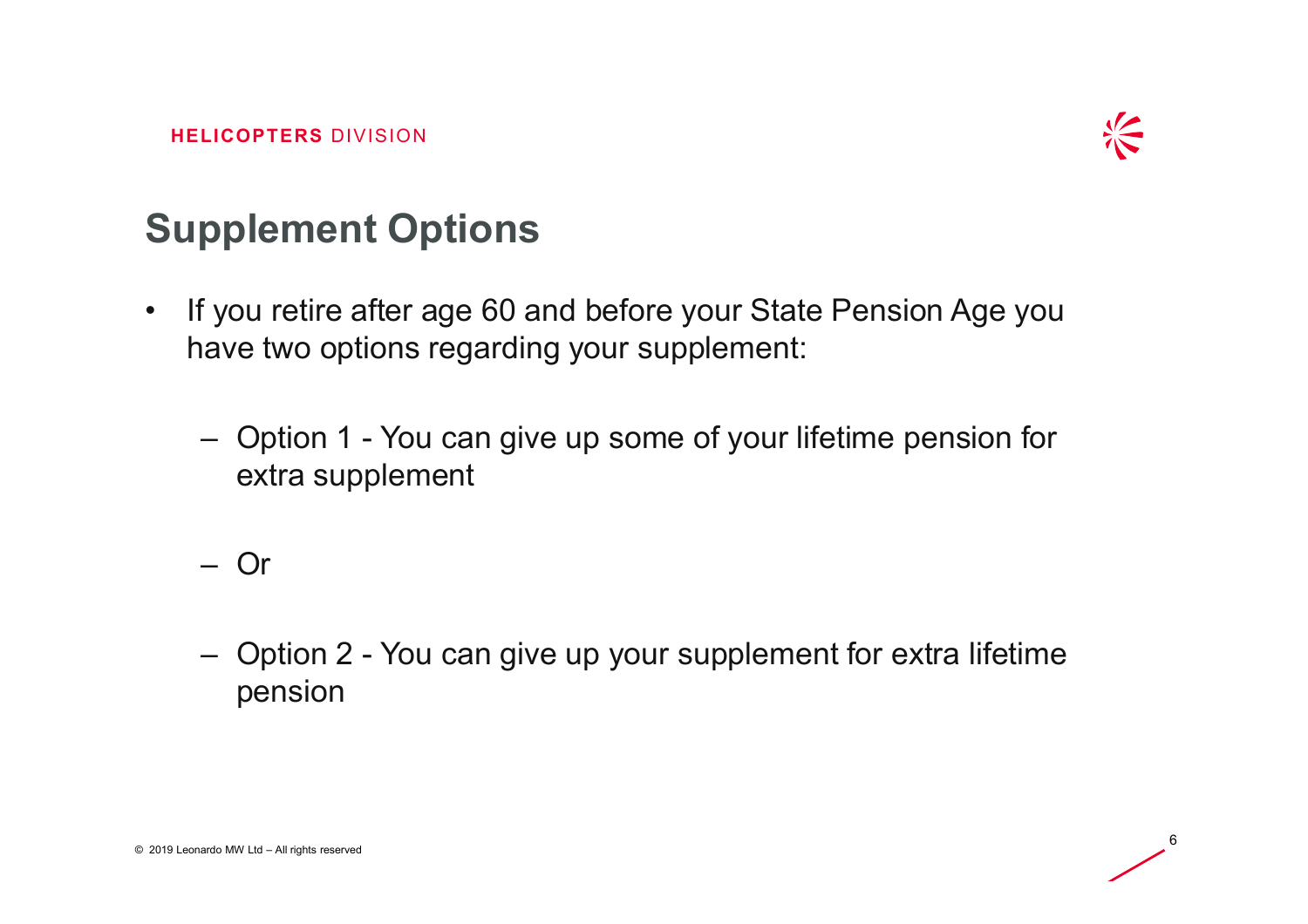

# **Option 1 – Giving up lifetime pension for extra supplement**

- • You can maximise the amount of supplement you receive between retirement and your State Pension Age by giving up some lifetime pension.Example:
	- Giving up £680 of your annual pension could purchase your additional supplement of £3,000 per year.
- • If you increase your supplement, the supplement must be paid for at least 12 months (i.e. you can only increase your supplement if you are retiring 12 months or more before your State Pension Age).

Please note: The maximum amount of supplement you can receive is the State Pension at your date of retirement.

#### **BEFORE**

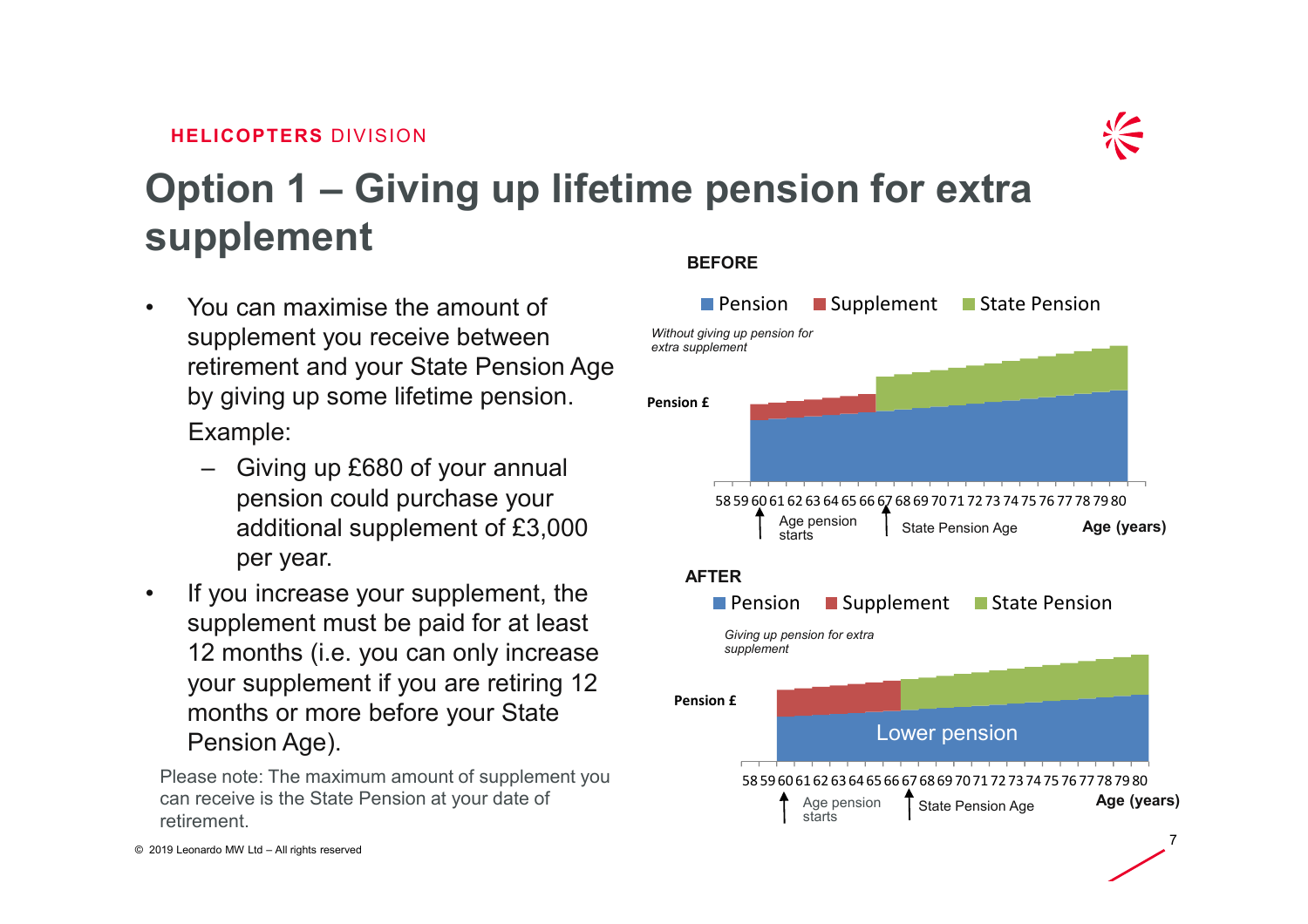#### $\frac{1}{\sqrt{2}}$ **HELICOPTERS** DIVISION **Option 2: Giving up supplement for extra lifetime pension**

 $\bullet$  You can give up some or all of your supplement for additional lifetime pension.

Example:

– Giving up supplement of £3,000 per annum could purchase you additional lifetime pension of £680 per annum.

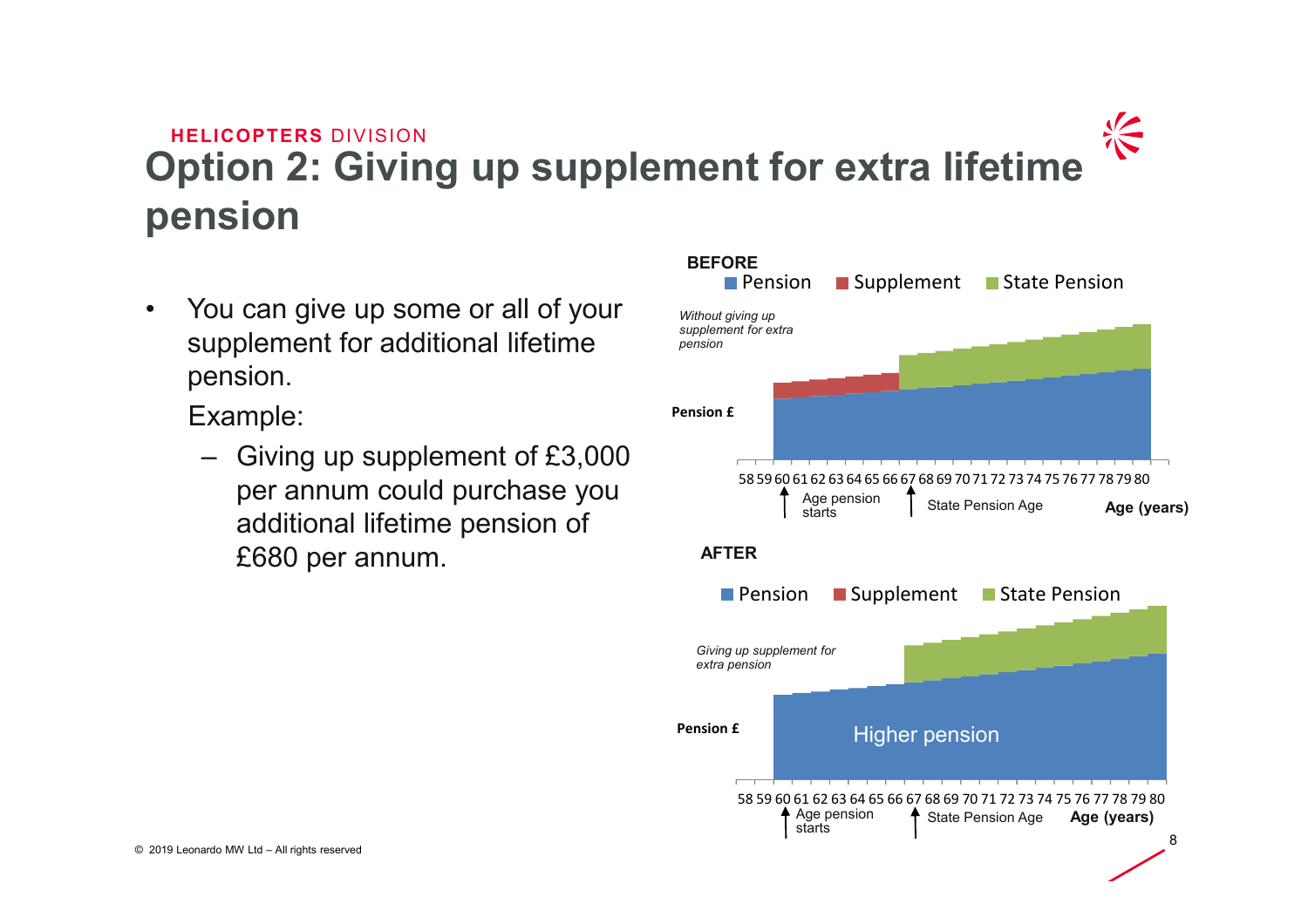

9

**I'm considering one of these options, what do I need to do?**

> You can model the impact of adjusting your supplement on www.MyPension.com/LHPS.

If you are within 12 months of your retirement you can contact XPS by emailing LHPS@XPSgroup.co.uk or telephoning 0117 440 2493 to request a quotation. Please indicate how much supplement or pension would you like to exchange. The maximum supplement you can receive is the 'new' Basic State Pension, currently £9,110.40 per annum.

You will need to give the Trustee notice if you wish to take up one of these options. You should request your figures around 4 months before retirement. Please let XPS know your decision at least a month before your retirement date.